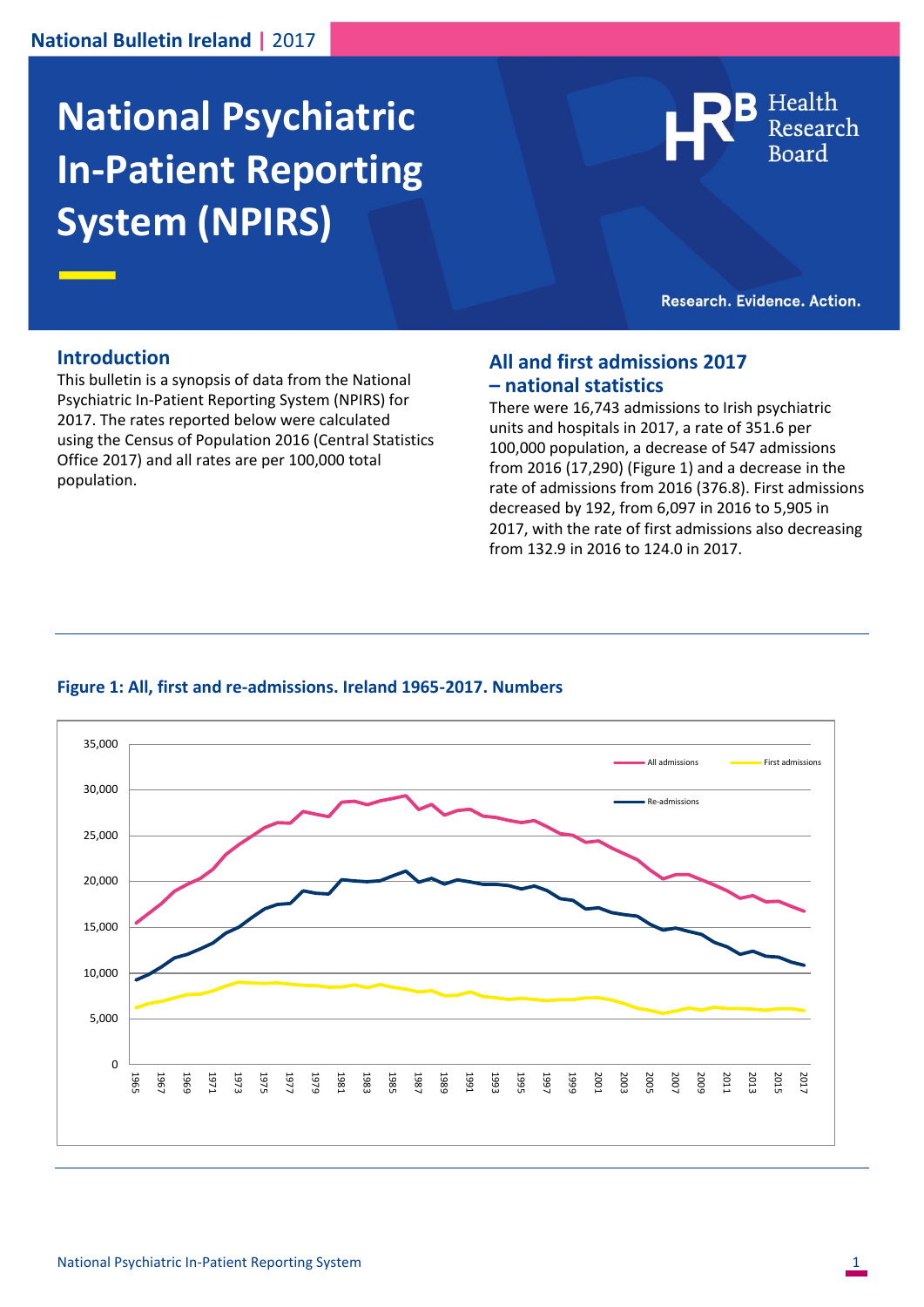# **National Bulletin Ireland |** 2017

Re-admissions declined from 11,193 in 2016 to 10,838 in 2017, with the rate similarly declining from 243.9 in 2016 to 227.6 in 2017. Sixty-five per cent of all admissions in 2017 were re-admissions.

There was an equal proportion of male and females admissions, while males had a slightly higher rate of all admissions, at 353.8 per 100,000, compared with 349.4 for females. As in 2016, the 20–24 year age group had the highest rate of all admissions, at 574.5 per 100,000, followed by by the 55–64 year age group, at 472.1 and the 25-34 year group, at 471.2. The 18–19 year age group had the highest rate of first admissions, at 302.9 per 100,000.

Single persons accounted for 59% of all and 56% of first admissions. Divorced persons had the highest rate of all (580.4) and first (164.6) admissions, while married persons had the lowest, at 234.1 for all admissions and 89.7 per 100,000 for first admissions.

The unskilled occupational group had the highest rate of all (620.4) and first (168.4) admissions. However, as over half (52%) of occupations were returned as unknown or unspecified in 2017, making assignment to a socio-economic group impossible, caution should be exercised when interpreting data on socioeconomic group.

Depressive disorders accounted for 25% of all and 26% of first admissions; schizophrenia accounted for 20% of all and 13% of first admissions; mania accounted for 11% of all and 7% of first admissions; and alcoholic disorders accounted for 7% of all and 7% of first admissions. Admissions for depressive disorders, schizophrenia, mania and neuroses accounted for almost two-thirds of all admissions.

Depressive disorders had the highest rate of all admissions, at 87.0 per 100,000, followed by schizophrenia, at 71.7, and mania, at 39.8 (Figure 2). Similarly, depressive disorders had the highest rate of first admissions, at 32.7 per 100,000, followed by schizophrenia, at 16.6, neuroses, at 15.2 and mania, at 8.8.

Thirteen per cent (12.9%) of all and 13% (13.06%) of first admissions were involuntary, virtually unchanged from proportions in 2016. There was a decrease in the rate of involuntary all admissions, from 48.4 per 100,000 in 2016 to 45.4 in 2017 and from 18.3 for first admissions in 2016 to 16.2 in 2017.

There were 69 admissions of non-residents in 2017, a marginal increase from 65 in 2016. Thrity-five per cent of non-residents had an address originating in England, 30% in Northern Ireland, 7% each in Germany and the US, 4% in Spain and 3% each in Scotland, France and Canada. Thirty-nine per cent of all admissions of non-residents had a primary admission diagnosis of schizophrenia, 14% had a diagnosis of mania, 10% had depressive disorders and 7% had personality and behavioural disorders.

There were 243 admissions with no fixed abode in 2017; 72% of these were male, 72% were single and 39% had a primary admission diagnosis of schizophrenia.

# **National discharges and deaths**

There were 16,554 discharges from, and 119 deaths in, Irish psychiatric units and hospitals in 2017. Males accounted for 57% of all deaths in 2017, and 82% of those who died were aged 65 years and over.

**Figure 2: All and first admissions for selected diagnostic groups. Ireland 2017. Rates per 100,000 total population**

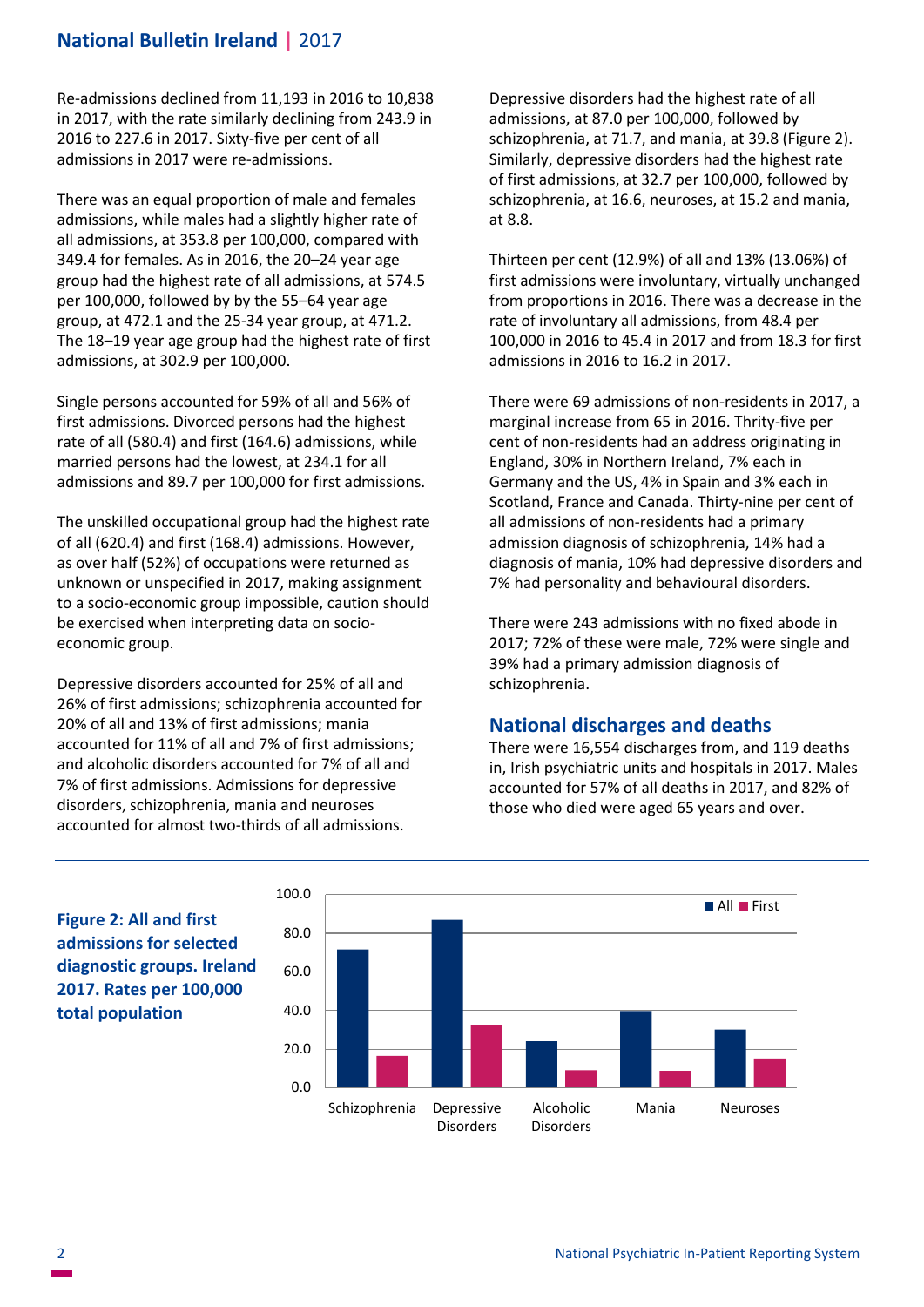# **National Bulletin Ireland |** 2017

Ninety-two per cent of all and 93% of first admissions in 2017 were discharged in 2017.

Twenty-nine per cent of all discharges in 2017 occurred within one week of admission, 17% occurred within one to two weeks of admission, 19% occurred within two to four weeks and 28% occurred within one to three months. Overall, 94% of all discharges in 2017 occurred within three months of admission and 99% occurred within one year of admission.

Over half (54%) of all discharges for behavioural and emotional disorders of childhood and adolescence, 49% of discharges for personality and behavioural disorders, 46% of discharges for other drug disorders and 42% of discharges for development disorders occurred within one week of admission. Over 90% of all discharges for most disorders took place within three months of admission with the exception of organic mental disorders (77%), schizophrenia (88%), eating disorders (89%) and intellectual disability (79%).

The average length of stay for all discharges was 52.3 days (median 15 days). Discharges with a primary discharge diagnosis of intellectual disability had the longest average length of stay, at 685.6 days (median 11 days). When discharges with a length of stay of one year or more were excluded, the average length of stay was 27.8 days (median 15 days). Discharges with a diagnosis of eating disorders (excluding those with a length of stay of one year or more) had the longest average length of stay of all diagnoses, at 49.3 days (median 42 days).

# **Community Healthcare Organisations (CHOs)**

The address from which a person was admitted was used to assign him/her to a CHO area and thus, CHO area refers to the CHO area of residence of the person. All and first admission rates were highest for those resident in CHO 9, at 388.0 per 100,000 for all, and 137.1 for first admissions.

Males accounted for a higher proportion of admissions than females in CHO 2, CHO 4 and CHO 5, while females had a higher proportion in CHO 3, CHO 6 and CHO 7. There was an equal proportion of male and female admissions in CHO 1, CHO 8 and CHO 9.

Age groups were condensed into two distinct groups, under 45 years and 45 years and over. The 45 year and over age group had higher rates than the under 45 year group in all areas, with rates ranging from 558.9 per 100,000 in CHO 9 to 383.9 in CHO 2.

Depressive disorders had the highest rate of all and first admissions in all CHOs, with rates for all admissions ranging from 119.8 per 100,000 in CHO 2 to 64.2 in CHO 6.

Admissions resident in CHO 9 had the highest proportion of involuntary all admissions, at 17%, followed by CHO 5, at 13.4%, CHO 2, at 13%, , CHO 4, at 12.9% and CHO 8, at 12.7%. CHO 9 had the highest rate of involuntary all admissions, at 66.3 per 100,000 while CHO 3 had the lowest rate, at 31.7. Discharges for CHO 9 had the longest average length of stay, at 66.6 days (median 17), followed by CHO 4, at 63.3 days (median 15) and CHO 6, at 53.5 (median 24). When discharges with a length of stay of one year or more were excluded, average length of stay was longest in CHO 6, at 34.3 days (median 24), followed by CHO 7, at 30.6 days (median 17) and CHO 3, at 28.3 days (median 16).

# **Hospital type**

Sixty per cent of all admissions were to general hospital psychiatric units; 16% of all admissions were to public psychiatric hospitals/continuing care units and 25% were to independent/private and private charitable centres (Figure 3).

"The mean age at admission to independent/ private and private charitable centres was older, at 52.0 years, than that to general hospital psychiatric units, at 42.4 years or psychiatric hospitals/continuing care units, at 46.7 years. Almost 65% of admissions to independent/private and private charitable centres were aged 45 years and over compared with 41% to general hospital psychiatric units and almost 52% to psychiatric hospitals/continuing care units."